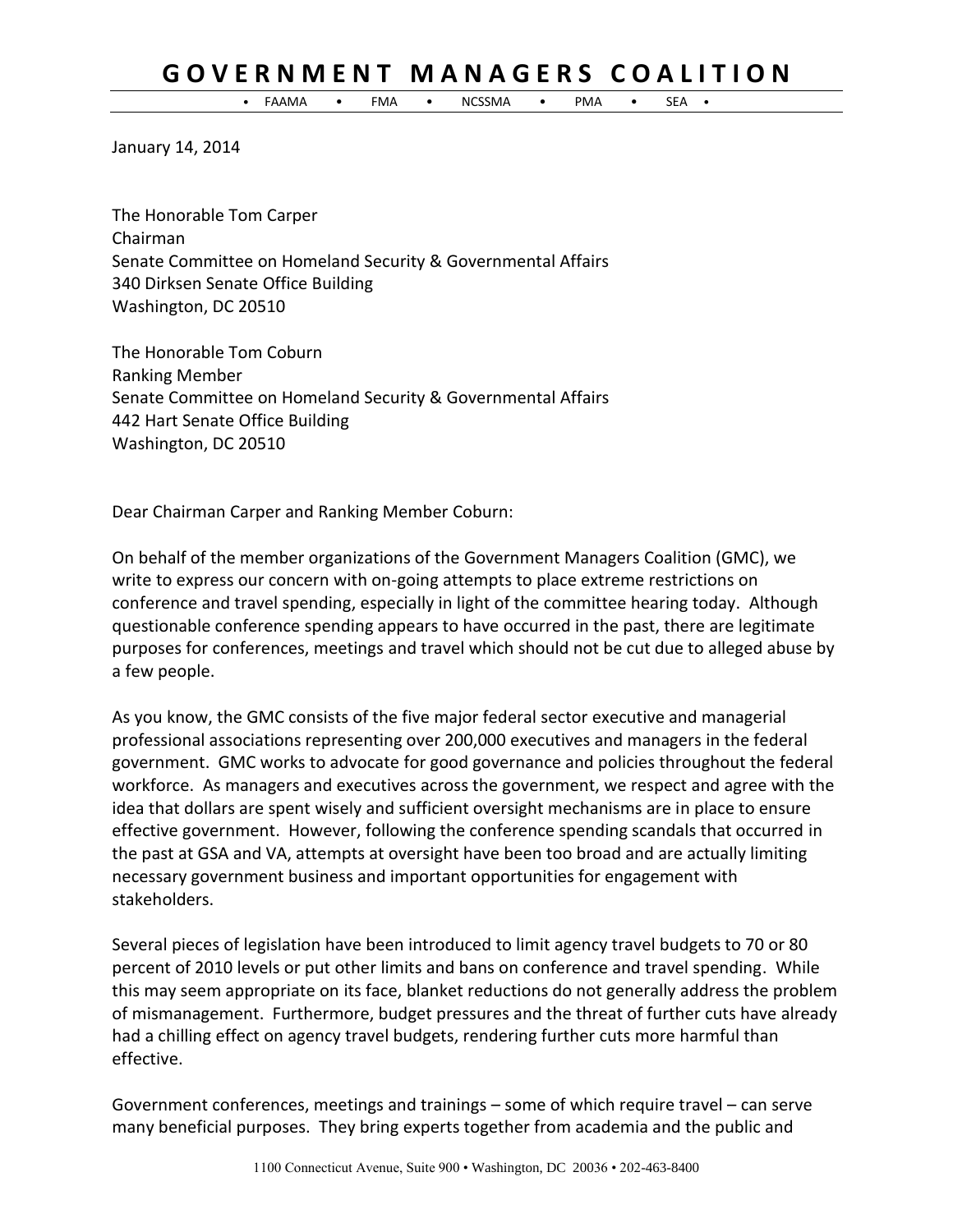## **G O V E R N M E N T M A N A G E R S C O A L I T I O N**

• FAAMA • FMA • NCSSMA • PMA • SEA •

private sectors, provide a forum for idea-sharing and collaboration on innovative projects, and dissemination and discussion of best practices. Further, many federal employees require certain training or certifications to effectively and efficiently do their jobs. For these positions, failure to maintain professional accreditation could result in a skills lapse, or worse, a loss of security clearance. Conferences, meetings and trainings also provide case law, regulatory, and practice updates so that employees in particular professions, such as human resources, are up to date on any changes.

Travel to conferences and other meetings is often necessary to meet these requirements as many agency training installations are located around the country. For example employees from the Federal Aviation Administration (FAA) and Social Security Administration (SSA) receive mission critical training and developmental opportunities at their meetings. In rapidly changing fields of science and technology, government professionals from agencies like NASA, NIH, DOD, USDA, and DHS benefit from knowledge exchange and networking opportunities with practitioners from private industry, academia, and state and local government.

The specific experiences of GMC member organizations highlight the pressure on legitimate meetings, conferences, and trainings. For example, at the Internal Revenue Service, training classes have been cut at the last minute and many employees have been told not to conduct outreach activities, roundtable discussions, or attend information sharing meetings. These are legitimate meetings that are cut at the expense of employee engagement, development, and efficient agency communication.

The GMC urges you to consider alternate ways to increase oversight of travel, meeting and conference spending. Rather than across-the-board budget cuts, each meeting, conference or travel request should be considered on a case by case basis. If the requested event fulfills requirements for training or certification, it should be approved. Agencies should be required to ensure that meetings and conferences sponsored by an agency follow strict policies – perhaps even capping limits on spending for certain promotional items or speakers. Any oversight mechanisms should be clear, straightforward, and government-wide. However, it is our experience that there is never a one size fits all policy and exceptions always exist. Agencies should have flexibility to determine what travel, meetings and conferences are a necessary expense. If additional oversight is required, agencies should be able to receive an opinion from OMB on whether certain spending is warranted.

As you continue to examine these issues, the GMC would also like to remind the committee that mechanisms are already in place to hold employees accountable. Where any improper spending did occur at GSA and VA, inspector general investigations identified improprieties and employees were held accountable. The GMC believes that weaknesses in the system are due more to a lack of training for managers in how to deal with problem employees and a lack of consistent support from political leadership. The GMC encourages you to consider investments in areas such as training instead of making the perhaps easier choice to cut budgets.